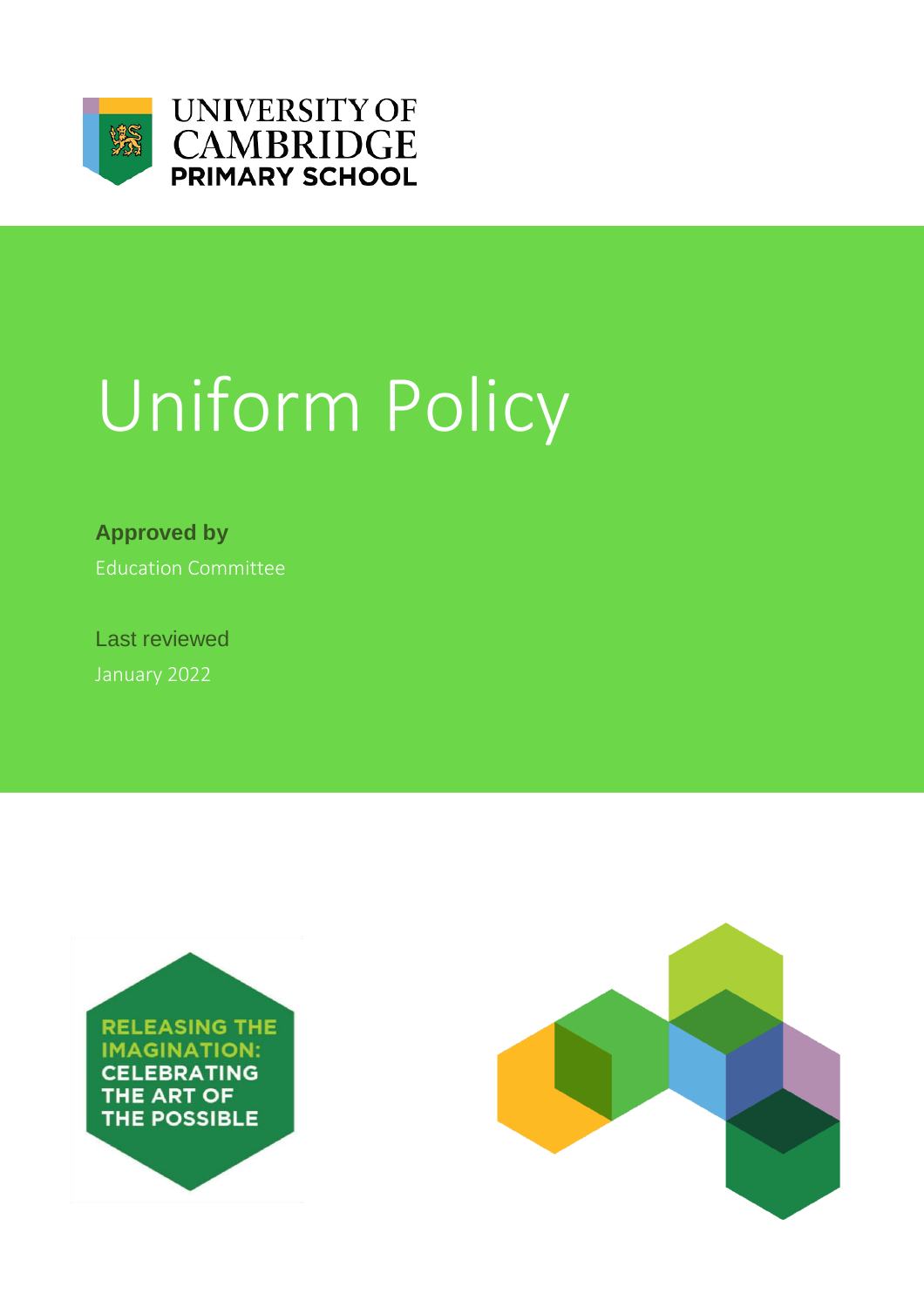# **1. Aims**

This policy aims to:

- Set out our approach to requiring a uniform that is of reasonable cost and offers the best value for money for parents and carers
- Explain how we will avoid discrimination in line with our legal duties under the Equality Act 2010
- Clarify our expectations for school uniform

## **2. Our school's legal duties under the Equality Act 2010**

The [Equality Act 2010](https://www.legislation.gov.uk/ukpga/2010/15/contents) prohibits discrimination against an individual based on the protected characteristics, which include sex, race, religion or belief, and gender reassignment.

To avoid discrimination, our school will:

- Avoid listing uniform items based on sex, to give all children the opportunity to wear the uniform they feel most comfortable in or that most reflects their self-identified gender
- Make sure that our uniform costs the same for all children
- Allow all children to have long hair (though we request that hair is tied back and away from the face because it distracts children from learning)
- Allow all children to style their hair in the way that is appropriate for school yet makes them feel most comfortable
- Allow children to request changes to swimwear for religious reasons
- Allow children to wear headscarves and other religious or cultural symbols; although scarves must be in navy blue or white
- Allow for adaptations to our policy on the grounds of equality by asking children or their parents to get in touch with Aimee Durning who can answer questions about the policy and respond to any requests

## **3. Limiting the cost of school uniform**

Our school has a duty to make sure that the uniform we require is affordable, in line with statutor[y guidance](https://www.gov.uk/government/publications/cost-of-school-uniforms/cost-of-school-uniforms) from the Department for Education on the cost of school uniform.

We understand that items with distinctive characteristics (such as branded items, or items that have to have a school logo or a unique fabric/colour/design) cannot be purchased from a wide range of retailers and that requiring many such items limits parents' ability to 'shop around' for a low price.

We will make sure our uniform:

- Is available at a reasonable cost
- Provides the best value for money for parents/carers

We will do this by:

- Limiting branded item to the school jumper only
- Carefully considering whether any items with distinctive characteristics are necessary
- Limiting items with distinctive characteristics to low-cost or long-lasting items,
- Keeping the number of optional branded items to a minimum, so that the school's uniform can act as a social leveler
- Making sure that arrangements are in place for parents to acquire second-hand uniform items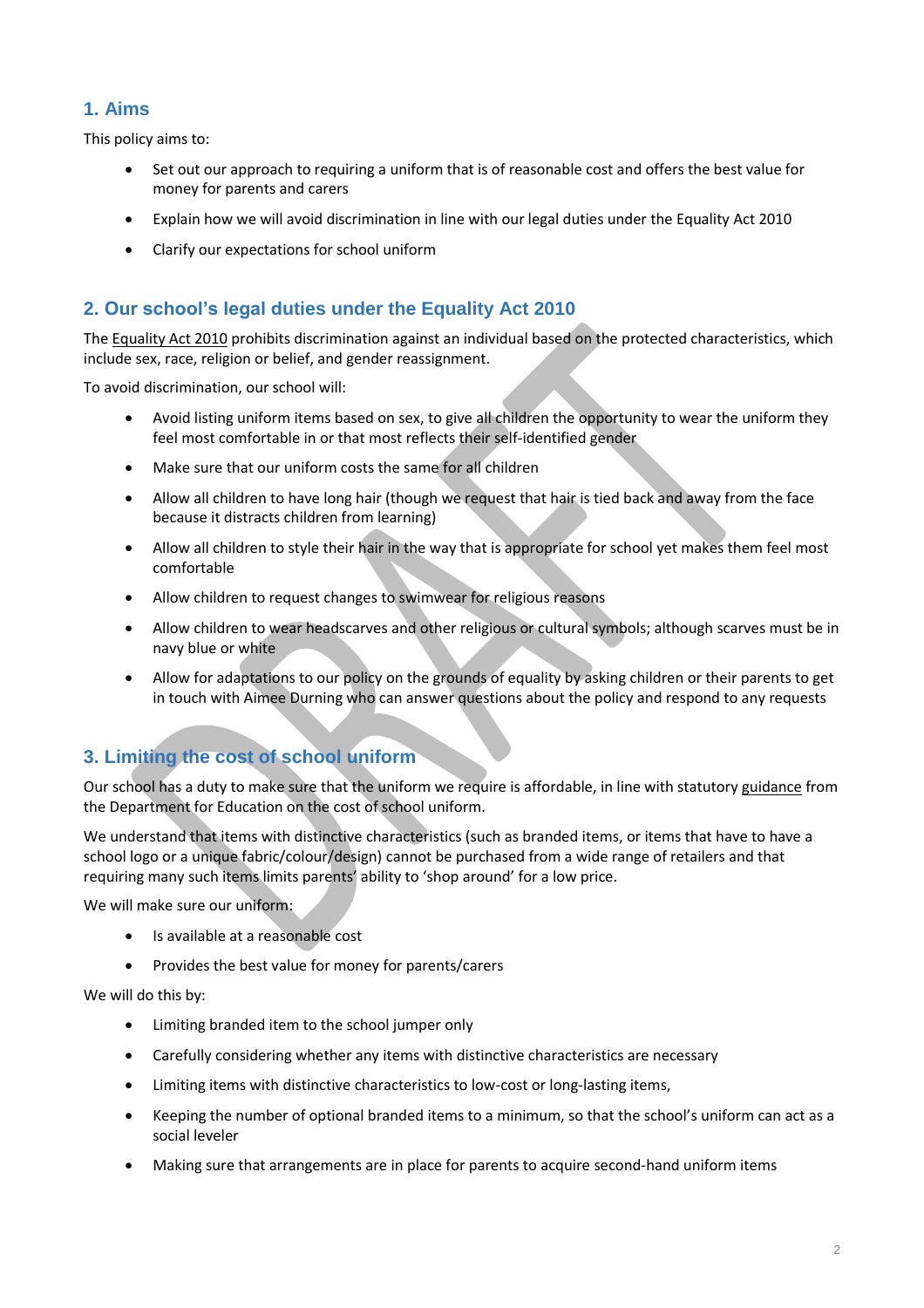- Avoiding frequent changes to uniform specifications and minimising the financial impact on parents of any changes
- Consulting with parents and children on any proposed significant changes to the uniform policy and carefully considering any complaints about the policy

# **4. Expectations for school uniform**

#### **4.1 Our school's uniform**

- The school jumper is a required and compulsory item of our uniform. We ensure best value for money by regularly searching the market to identify best provider.
- The white polo shirt is branded but is not compulsory. Plain white polo shirts are acceptable.
- Generic grey trousers and skirts can be purchased at any major supermarket or department store.
- Children should wear their own swimming kit
- Children should wear black or blue shorts and white T-shirt
- Children should not wear jewellery unless for religious or cultural reasons.
- Earrings are acceptable but only studs can be worn (no hooped or dangling earrings).
- Children should wear black shoes with a good gripping sole; trainers are not allowed.
- Other branded items (not compulsory but many parents like these):
	- o Coat
	- o Bag
	- o Water Bottle
	- o Caps

#### **4.2 Where to purchase it**

- All non branded items can be bought at 'high-street' retailers
- **Branded items can be purchased at Brigade**
- Second-hand uniform can be purchased at community events or on request by emailing [enquiries@universityprimaryschool.org.uk](mailto:enquiries@universityprimaryschool.org.uk)

## **5. Expectations for our school community**

#### **5.1 Children**

Children are expected to wear the correct uniform at all times (other than specified non-school uniform days) while:

- On the school premises
- Travelling to and from school
- At out-of-school events or on trips that are organised by the school, or where they are representing the school (if required)
- There are no gender specific dress requirements (e.g. any child can choose to wear a skirt or trousers as long as they are grey and fulfil the expectations within this policy)

Children are also expected to contact Aimee Durning a[t enquiries@universityprimaryschool.org.uk](mailto:enquiries@universityprimaryschool.org.uk) if they want to request an amendment to the uniform policy in relation to their protected characteristics.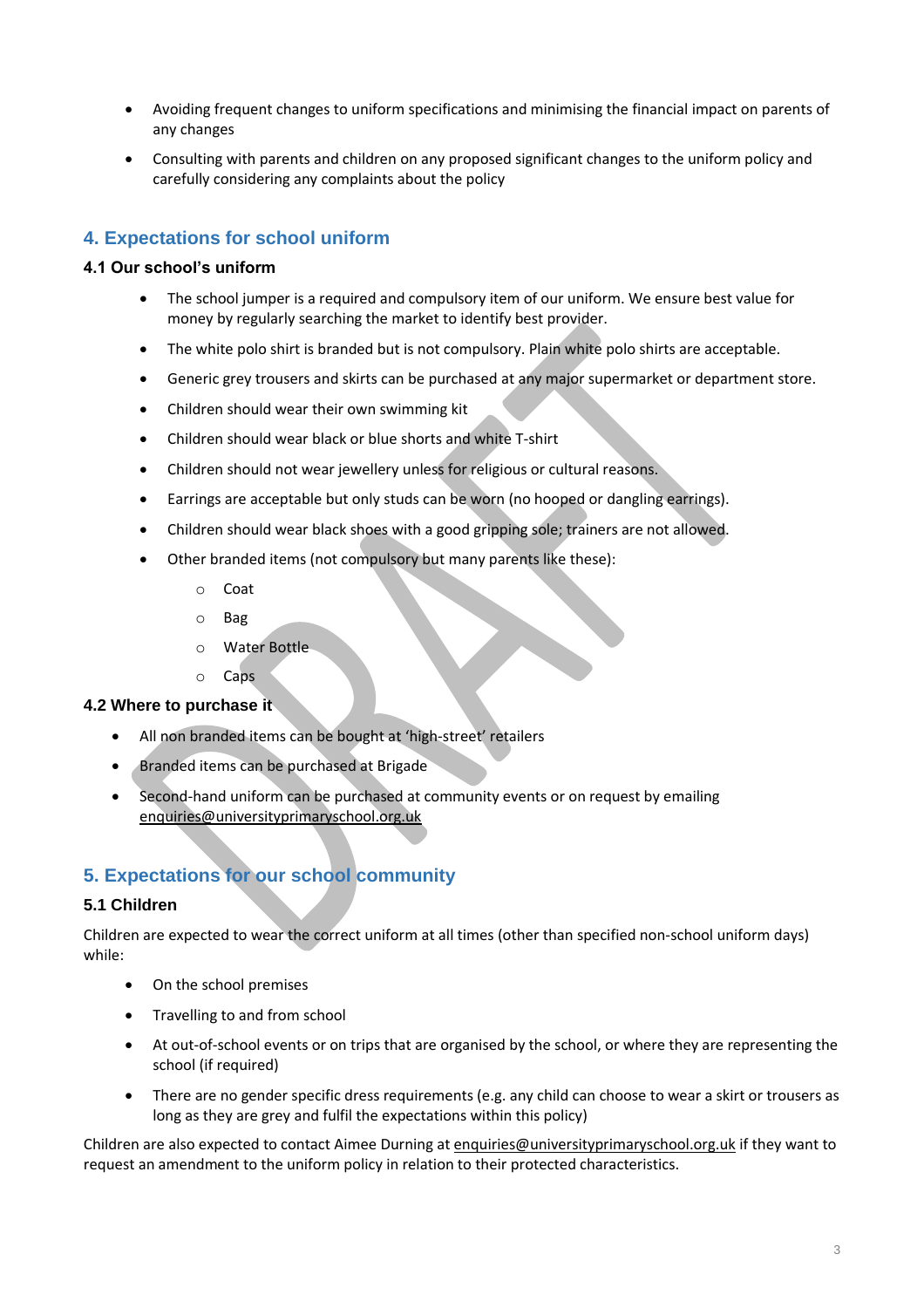#### **5.2 Parents and carers**

Parents and carers are expected to make sure their child has the correct uniform and PE kit, and that every item is:

- Clean
- Clearly labelled with the child's name
- In good condition

Parents are also expected to Aimee Durning a[t enquiries@universityprimaryschool.org.uk](mailto:enquiries@universityprimaryschool.org.uk) if they want to request an amendment to the uniform policy in relation to:

- Their child's protected characteristics
- The cost of the uniform

Parents are expected to lodge any complaints or objections relating to the school uniform in a timely and reasonable manner. This is done by following the complaints' policy.

Disputes about the cost of the school uniform will be:

- Resolved locally
- Dealt with in accordance with our school's complaints policy

The school will work closely with parents to arrive at a mutually acceptable outcome.

#### **5.3 Members of the Team**

Members of the team will closely monitor children to make sure they are in correct uniform. They will give any children and families breaching the uniform policy the opportunity to comply, but will follow up with the Associate headteacher if the situation doesn't improve.

Ongoing breaches of our uniform policy will be dealt with by:

- Explaining the expectations to the child
- Reminding parents/carers what the policy expects
- Any continuation of incorrect uniform: parents/carers will be issued with a letter
- Further continuation of incorrect uniform will result in formal meetings with the Associate Headteacher to set out expectations.
- Older children who can make more choices about how they dress in school will be managed using the school behaviour policy.

In cases where it is suspected that financial hardship has resulted in a pupil not complying with this uniform policy, members of the team will take a mindful and considerate approach to resolving the situation.

#### **5.4 Governors**

The governing board will review this policy and make sure that it:

- Is appropriate for our school's context
- Is implemented fairly across the school
- Takes into account the views of parents and children
- Offers a uniform that is appropriate, practical and safe for all children

The board will also make sure that the school's uniform supplier arrangements give the highest priority to cost and value for money, for example by avoiding single supplier contracts and by re-tendering contracts at least every 5 years.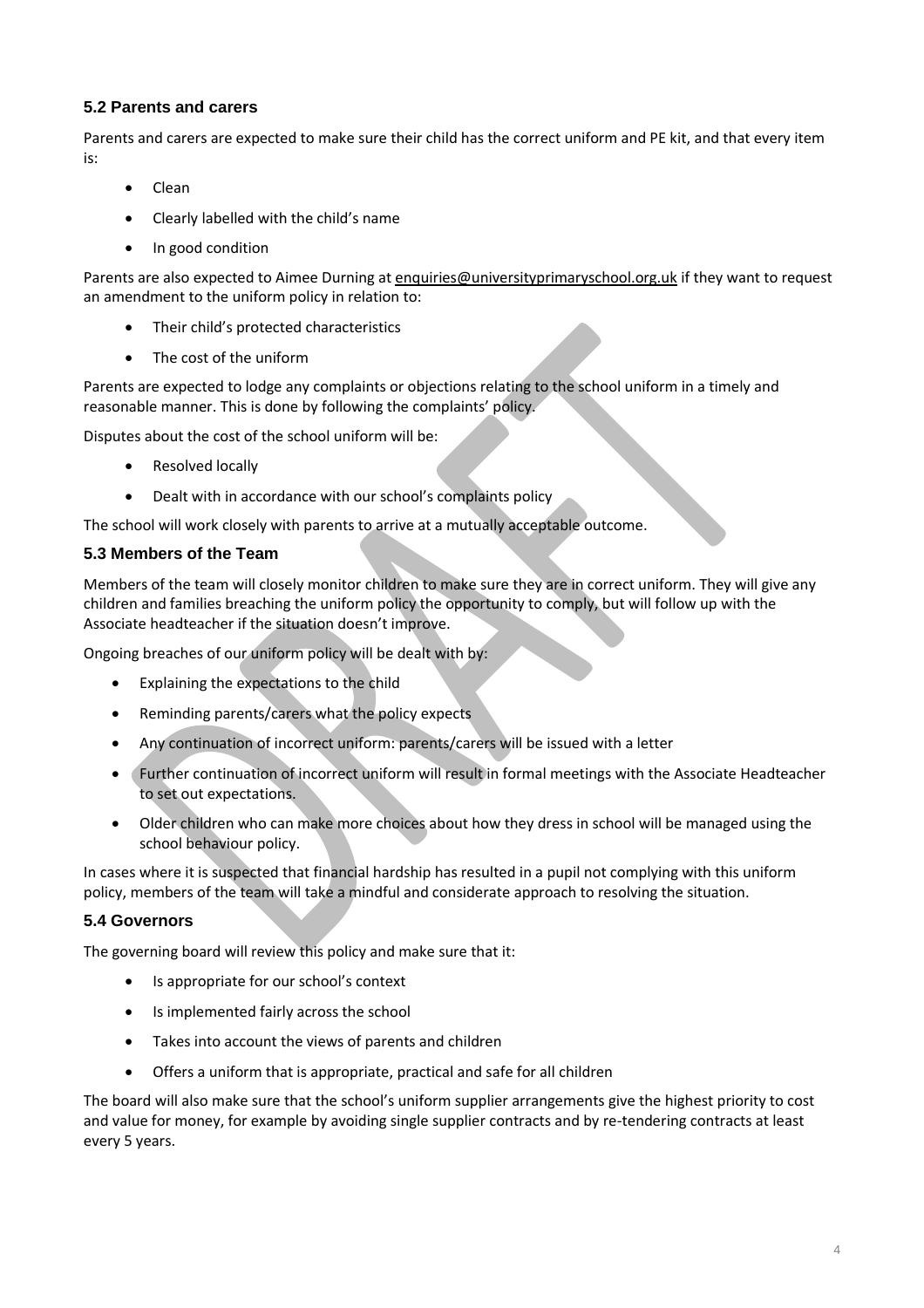## **6. Monitoring arrangements**

This policy will be reviewed every three years. At every review, it will be approved by the Education Committee.

### **7. Links to other policies**

This policy is linked to our:

- Behaviour policy
- Equality information and objectives statement
- Anti-bullying policy
- Complaints policy

# **Appendix A**

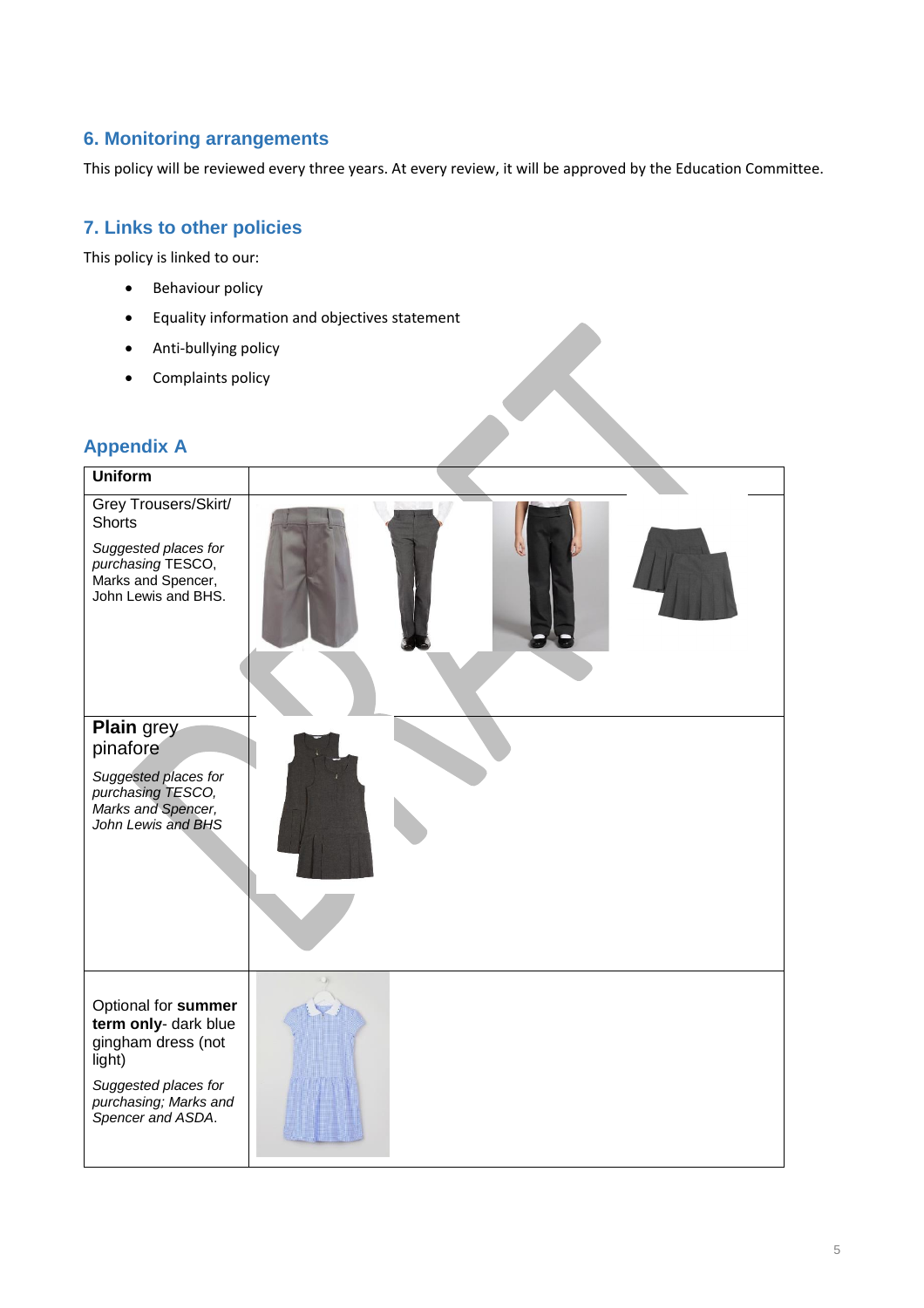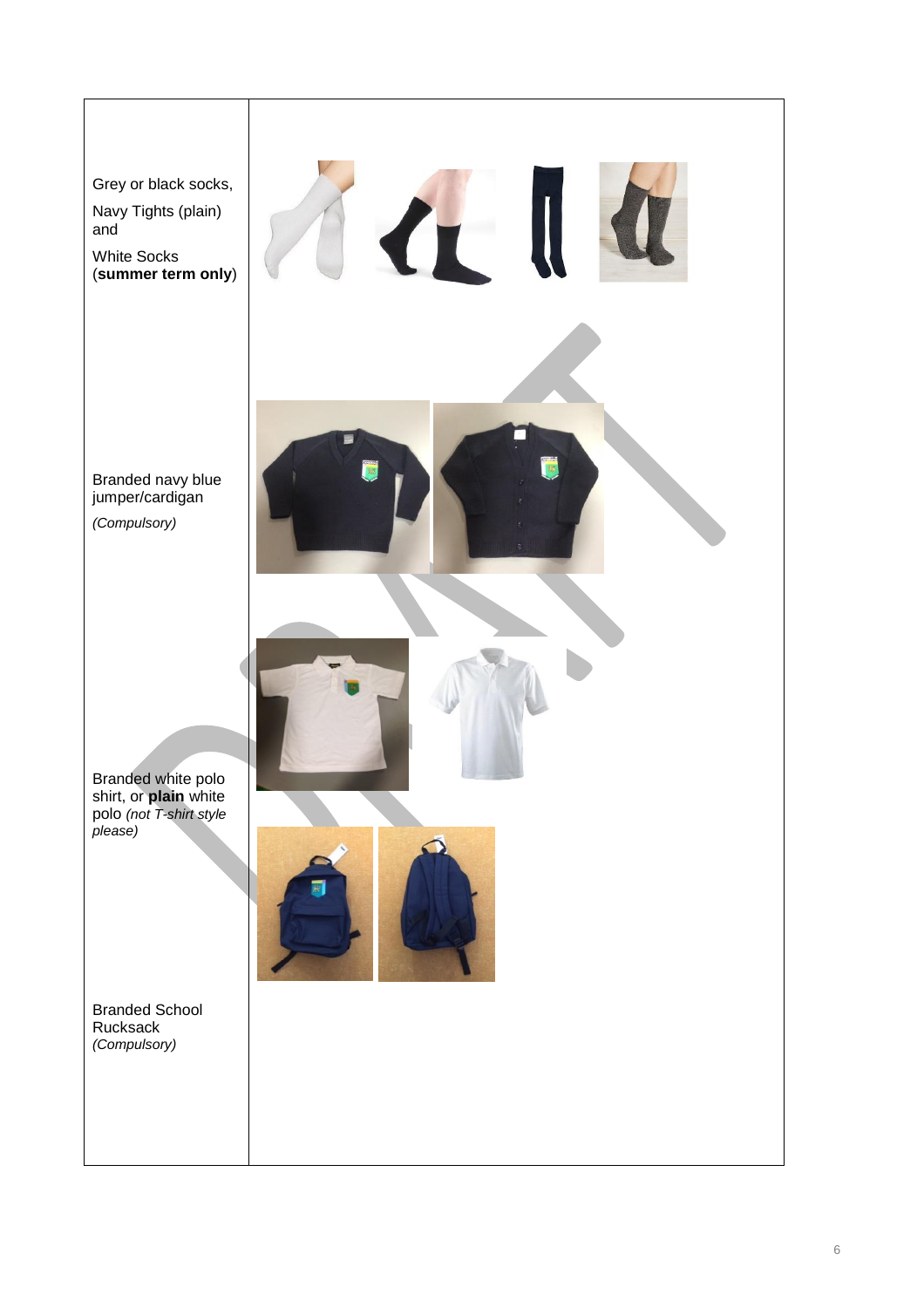